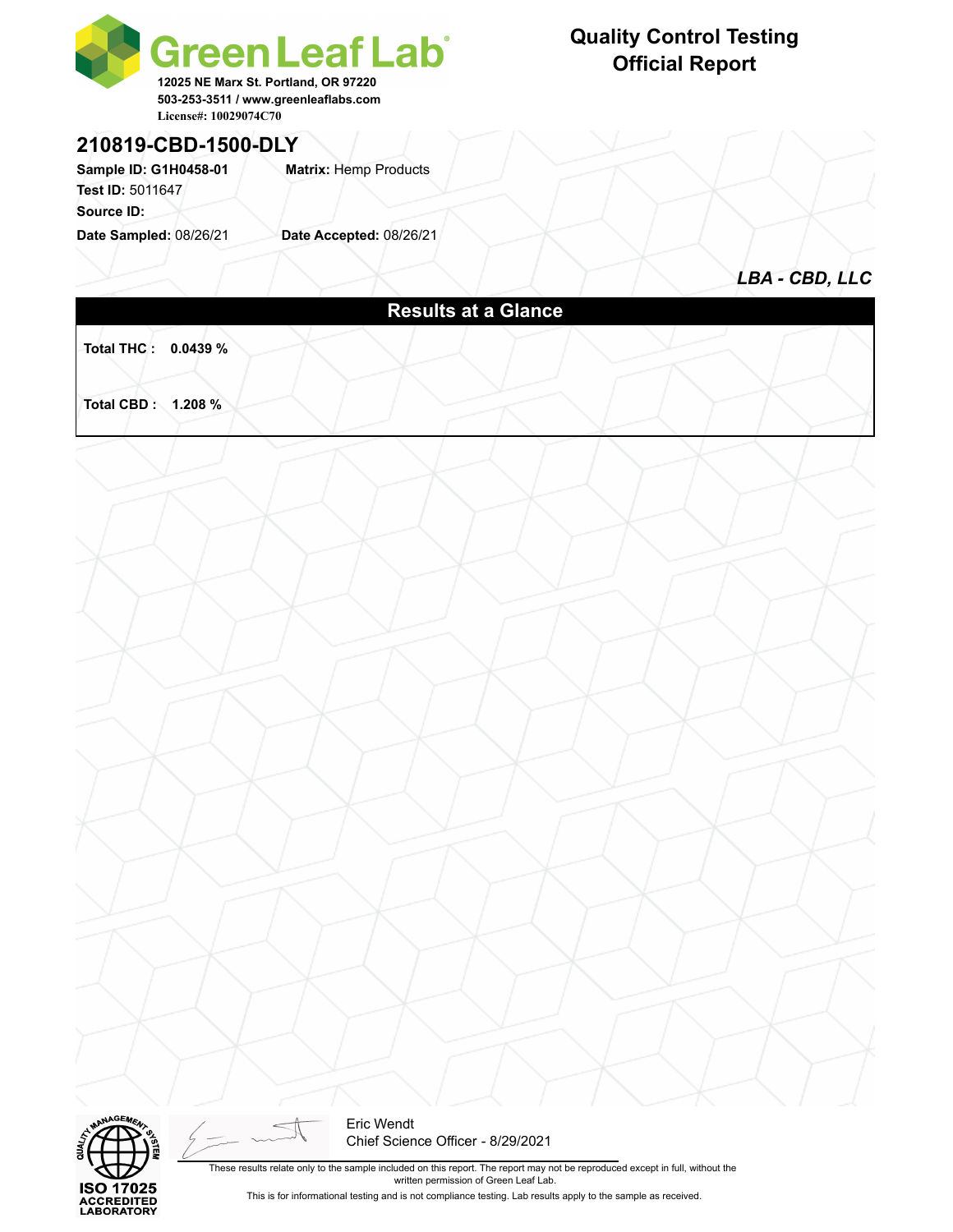

#### **210819-CBD-1500-DLY**

Sample ID: G1H0458-01 **Matrix: Hemp Products Test ID:** 5011647

**Source ID:** 

**Date Sampled:** 08/26/21 **Date Accepted:** 08/26/21

#### **Quality Control Testing Official Report**



| <b>Potency Analysis</b> |                 |                |         |                             |                                        |  |  |  |  |  |  |
|-------------------------|-----------------|----------------|---------|-----------------------------|----------------------------------------|--|--|--|--|--|--|
| Date/Time Extracted:    |                 | 08/27/21 10:17 |         | Analysis Method/SOP: 215    | Batch Identification: 2135055          |  |  |  |  |  |  |
| Cannabinoids            | LOQ (%)<br>mg/g |                |         | <b>Cannabinoids Profile</b> |                                        |  |  |  |  |  |  |
| <b>Total THC</b>        | 0.0153          | 0.439          | 1.76    |                             |                                        |  |  |  |  |  |  |
| Total CBD               | 0.0159          | 12.08          | 48.3    |                             | 0.0<br>0.0<br>$-0.1$                   |  |  |  |  |  |  |
| <b>THCA</b>             | 0.0221          | $<$ LOQ        | $<$ LOQ |                             | 0.0                                    |  |  |  |  |  |  |
| delta 9-THC             | 0.0153          | 0.439          | 1.76    |                             |                                        |  |  |  |  |  |  |
| <b>THCV</b>             | 0.0150          | $<$ LOQ        | $<$ LOQ |                             |                                        |  |  |  |  |  |  |
| <b>THCVA</b>            | 0.0224          | $<$ LOQ        | $<$ LOQ |                             |                                        |  |  |  |  |  |  |
| CBD                     | 0.0159          | 12.08          | 48.3    |                             |                                        |  |  |  |  |  |  |
| <b>CBDA</b>             | 0.0220          | $<$ LOQ        | $<$ LOQ |                             |                                        |  |  |  |  |  |  |
| <b>CBDV</b>             | 0.0154          | $<$ LOQ        | $<$ LOQ |                             |                                        |  |  |  |  |  |  |
| <b>CBDVA</b>            | 0.0212          | $<$ LOQ        | $<$ LOQ |                             | delta 9-THC<br>0.0<br>CBD<br>1.2       |  |  |  |  |  |  |
| <b>CBN</b>              | 0.0138          | 0.197          | 0.788   |                             | <b>CBN</b><br>0.0<br><b>CBG</b><br>0.0 |  |  |  |  |  |  |
| <b>CBG</b>              | 0.0161          | 0.402          | 1.61    |                             | CBC<br>0.1                             |  |  |  |  |  |  |
| <b>CBGA</b>             | 0.0213          | $<$ LOQ        | $<$ LOQ |                             | Total:<br>1.4                          |  |  |  |  |  |  |
| <b>CBC</b>              | 0.0202          | 0.722          | 2.89    | $1.2 -$                     |                                        |  |  |  |  |  |  |

Unit weight  $= 4$  g as provided by client

Total THC = delta  $9$ -THC + (THCA  $*$  0.877) Total CBD =  $CBD + (CBDA * 0.877)$ Total CBG = CBG + (CBGA \* 0.878) LOQ=Limit of Quantification, the lowest measurable concentration of an analyte.



Eric Wendt Chief Science Officer - 8/29/2021

These results relate only to the sample included on this report. The report may not be reproduced except in full, without the written permission of Green Leaf Lab.

This is for informational testing and is not compliance testing. Lab results apply to the sample as received.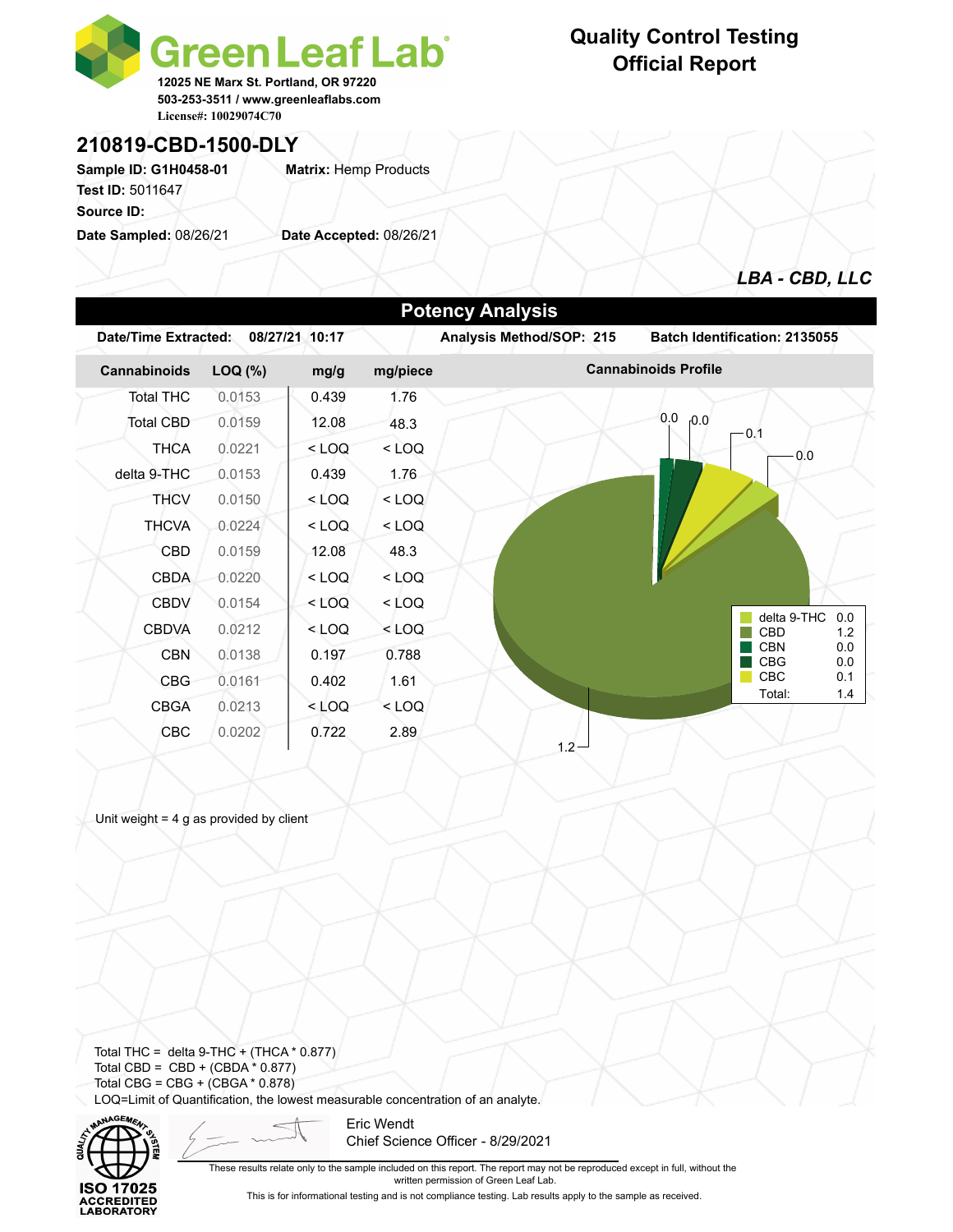

# **Quality Control Potency**

#### *Batch: 2135055 - 215-Products*

| Blank(2135055-BLK1)     |            |            |               |                  |                  |                |              |  |  |
|-------------------------|------------|------------|---------------|------------------|------------------|----------------|--------------|--|--|
| Analyte                 | Result     | <b>LOQ</b> | <b>Units</b>  | %Recovery Limits | <b>Extracted</b> | Analyzed       | <b>Notes</b> |  |  |
| <b>THCA</b>             | $<$ LOQ    | 0.0221     | $\%$          |                  | 08/27/21 10:17   | 08/27/21 22:47 |              |  |  |
| delta 9-THC             | $<$ LOQ    | 0.0153     | %             |                  | 08/27/21 10:17   | 08/27/21 22:47 |              |  |  |
| <b>THCV</b>             | $<$ LOQ    | 0.0150     | %             |                  | 08/27/21 10:17   | 08/27/21 22:47 |              |  |  |
| <b>THCVA</b>            | $<$ LOQ    | 0.0224     | %             |                  | 08/27/21 10:17   | 08/27/21 22:47 |              |  |  |
| <b>CBD</b>              | $<$ LOQ    | 0.0159     | %             |                  | 08/27/21 10:17   | 08/27/21 22:47 |              |  |  |
| <b>CBDA</b>             | $<$ LOQ    | 0.0220     | $\frac{0}{0}$ |                  | 08/27/21 10:17   | 08/27/21 22:47 |              |  |  |
| <b>CBDV</b>             | $<$ LOQ    | 0.0154     | %             |                  | 08/27/21 10:17   | 08/27/21 22:47 |              |  |  |
| <b>CBDVA</b>            | $<$ LOQ    | 0.0212     | %             |                  | 08/27/21 10:17   | 08/27/21 22:47 |              |  |  |
| <b>CBN</b>              | $<$ LOQ    | 0.0138     | %             |                  | 08/27/21 10:17   | 08/27/21 22:47 |              |  |  |
| <b>CBG</b>              | $<$ LOQ    | 0.0161     | %             |                  | 08/27/21 10:17   | 08/27/21 22:47 |              |  |  |
| <b>CBGA</b>             | $<$ LOQ    | 0.0213     | $\%$          |                  | 08/27/21 10:17   | 08/27/21 22:47 |              |  |  |
| <b>CBC</b>              | $<$ LOQ    | 0.0202     | %             |                  | 08/27/21 10:17   | 08/27/21 22:47 |              |  |  |
| Reference(2135055-SRM1) |            |            |               |                  |                  |                |              |  |  |
| Analyte                 | % Recovery | <b>LOQ</b> | <b>Units</b>  | %Recovery Limits | <b>Extracted</b> | Analyzed       | <b>Notes</b> |  |  |
| delta 9-THC             | 95.7       | 0.0153     | %             | 80-120           | 08/27/21 10:17   | 08/27/21 23:10 |              |  |  |

CBD 105 0.0159 % 80-120 08/27/21 10:17 08/27/21 23:10





Eric Wendt Chief Science Officer - 8/29/2021

These results relate only to the sample included on this report. The report may not be reproduced except in full, without the written permission of Green Leaf Lab.

This is for informational testing and is not compliance testing. Lab results apply to the sample as received.